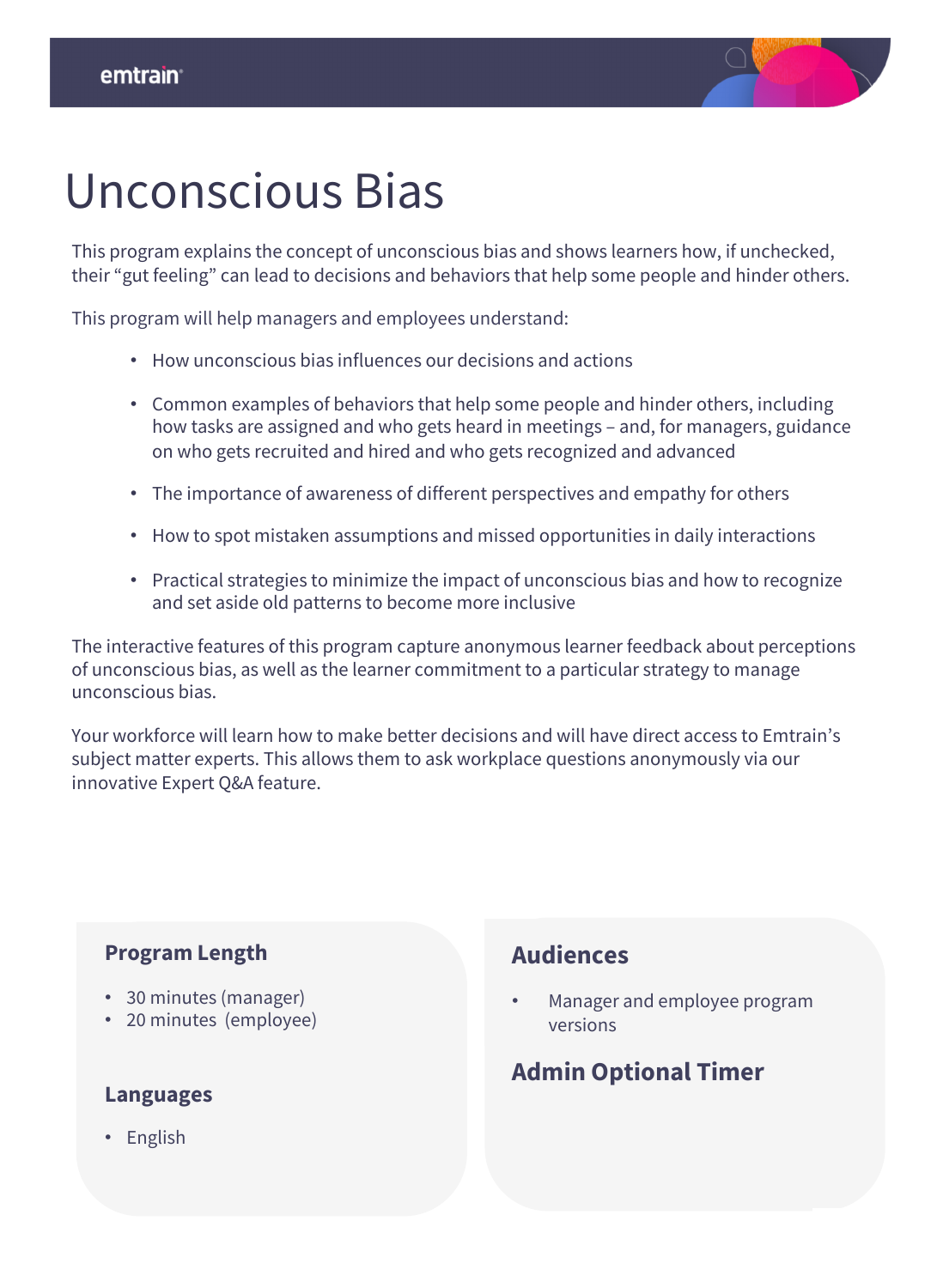

# Content Summary

| Lesson<br><b>Title</b>                                                      | Lesson<br><b>Content</b>                                                                                                                                                                                                                      | <b>Manager</b><br>version | <b>Employee</b><br>version |
|-----------------------------------------------------------------------------|-----------------------------------------------------------------------------------------------------------------------------------------------------------------------------------------------------------------------------------------------|---------------------------|----------------------------|
| 1.<br><b>Building</b><br><b>Stronger "People</b><br><b>Decision" Skills</b> | Program introduction: unconscious bias is a<br>universal process that reflects how our brains<br>quickly process information - but it can have<br>really important implications when it comes to<br>the "people decisions" we make every day. | X                         | X                          |
| 2.<br>Overview of<br>Unconscious<br><b>Bias</b>                             | An introduction the concept of pattern matching<br>and unconscious bias. What are they - and do they<br>influence our decision-making and the way get<br>along with co-workers, clients and customers.                                        | Χ                         | X                          |
| 3.<br>The Negatives of<br><b>Pattern Matching</b>                           | How unconscious bias can skew our perceptions<br>and decisions - and lead to challenges for people<br>and our organization.                                                                                                                   | X.                        | X                          |
| 4.<br>Microaggressions                                                      | What are microaggressions and how can<br>unconscious bias lead to words and actions that<br>others find awkward, disrespectful or offensive?                                                                                                  | Χ                         | X                          |
| 5.<br>Strategies to<br>Minimize<br><b>Unconscious Bias</b>                  | A practical approach to making decisions that<br>minimize the impact of unconscious bias.                                                                                                                                                     | X                         | X                          |
| 6.<br>Who Does More<br>Tasks?                                               | Unconscious bias can influence who on the team<br>is assigned the mundane "support tasks. And that<br>influences who's valued, perceived as<br>contributors or burdened. How it happens and<br>practical guidance to avoid problems.          | X                         | $\sf X$                    |